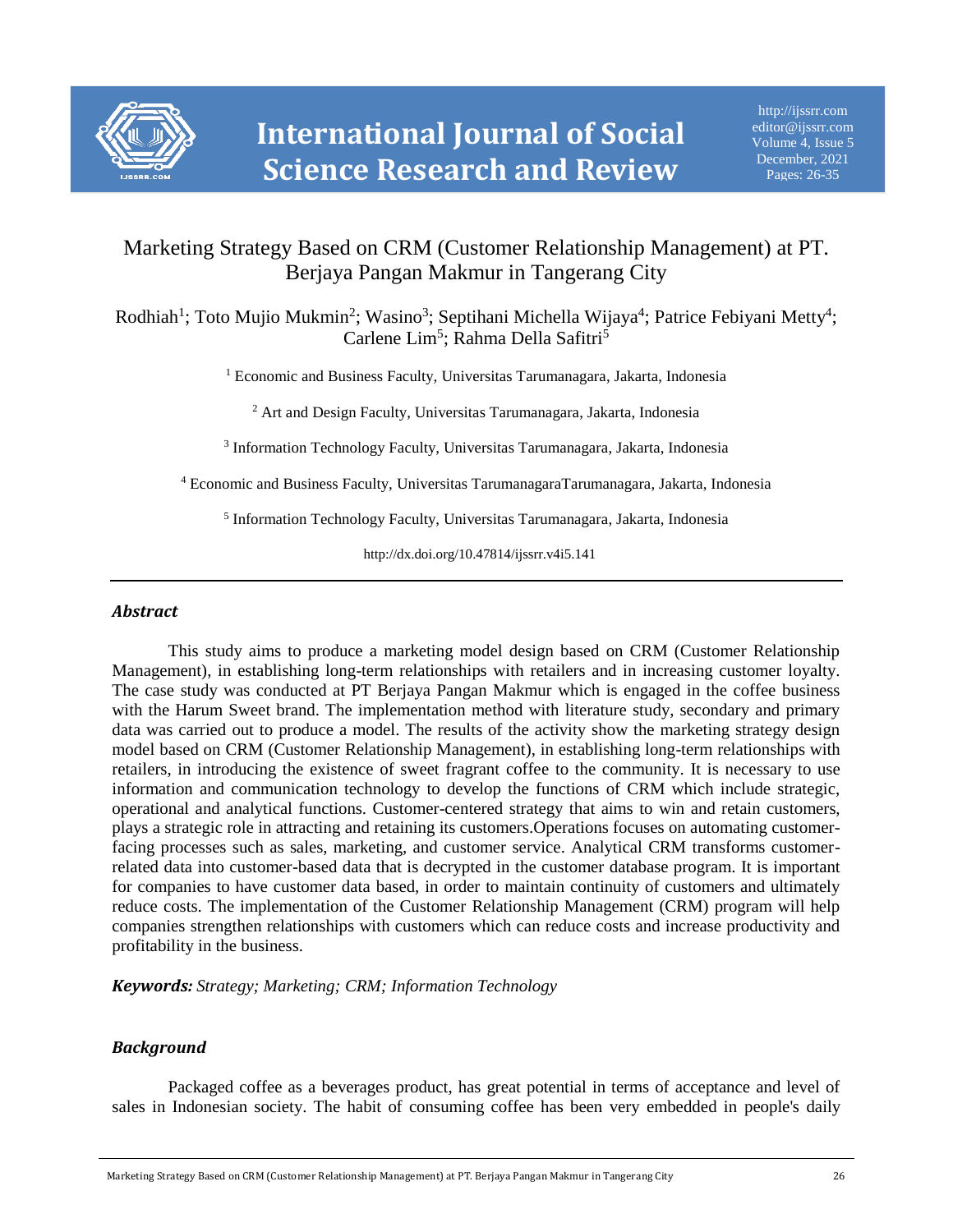

activities. Packaged coffee is often popular because it is a cheap solution for consuming coffee. Considering that packaged coffee is included in the realm of FMCG (fast moving consumer goods) products, it is certain that it cannot be separated from intense competition from similar products from large local and foreign companies. The main competition is the problem of marketing competition. The marketing carried out by competitors for packaged coffee products is considered totality, massive, and very brave in terms of issuing promotional resources, so that partner companies really need to adjust the marketing competition so that the product is not left behind and continues to exist. Tapia, et al (2010) found that one form of business strategy is marketing strategy (Sara, 2010) . The marketing management concept states that the main goal is to achieve a broad target and market share. Ti Bei, Lien and Fong Shang, Cian (2006), through this strategy is the company's ability to increase its market share. Nandakumar et al., (2010). Revealing the marketing strategy will help find the right target market. Thompson (2012) also states that the challenge in marketing is to identify potential profitable markets to serve.

Determining the right marketing strategy can be a solution to the competitive problem of marketing the sachet coffee product. Starting from determining marketing targets, selecting marketing areas, sorting promotional media, forms of promotion, advertising management & creating creative and targeted marketing content. According to Wahab et al. (2016), said that: "promotions can cover the information gap between potential buyers and potential sellers." For this reason, product promotion strategies need to be carried out optimally, which is balanced with massive and optimal distribution of products. In line with this, in expanding distribution, it is necessary to build a marketing strategy in the form of long-term relationship partnerships, for that cannot be separated from good CRM (Customer Relationship Management). According to Hair (2013) CRM is the management of all aspects of the relationship between a company and its potential customers and customers, which integrates human resources, business processes and technology in its management process. The human resources referred to in CRM are employees in the company's sales and marketing department, as well as potential customers and customers. The business process in question is the process and administration that occurs starting from the time the prospective customer gets acquainted with the company, until he becomes a customer and then becomes loyal to the related brand. Meanwhile, what is meant by technology is computer software and hardware that plays a role in supporting the implementation of CRM in the company.

Based on observations and discussions with the company, namely PT. Berjaya Pangan Makmur, the marketing problems of sachet coffee are specifically related to: How to design a marketing strategy based on customer relationshipt management in order to increase customer loyalty for sweet fragrant coffee located in the city of Tangerang. Based on these problems, this activity aims to design a CRMbased marketing strategy model for marketing black coffee sachets owned by PT. Berjaya Pangan Makmur.

## *Literature Study*

## **Marketing Strategy**

The marketing idea is a marketing management philosophy that emphasizes customer happiness as the key to an organization's success in achieving its goals. As a result, the marketing idea stresses that the company's major responsibility is to identify market requirements and desires, then meet these needs and desires to exceed rivals' levels of customer satisfaction. Marketers create, offer, and freely trade valued items and services with others, according to Kotler and Keller (2016). Top management makes essential choices and actions that are implemented by all levels of a company to attain a goal. In this sense strategy is defined as a decision or policy made by high-ranking organizations to achieve organizational goals and the policy must be implemented by all parties in an organization. It is clear here that strategy is indeed made to achieve goals and objectives. In the creation, communication, and/or delivery of products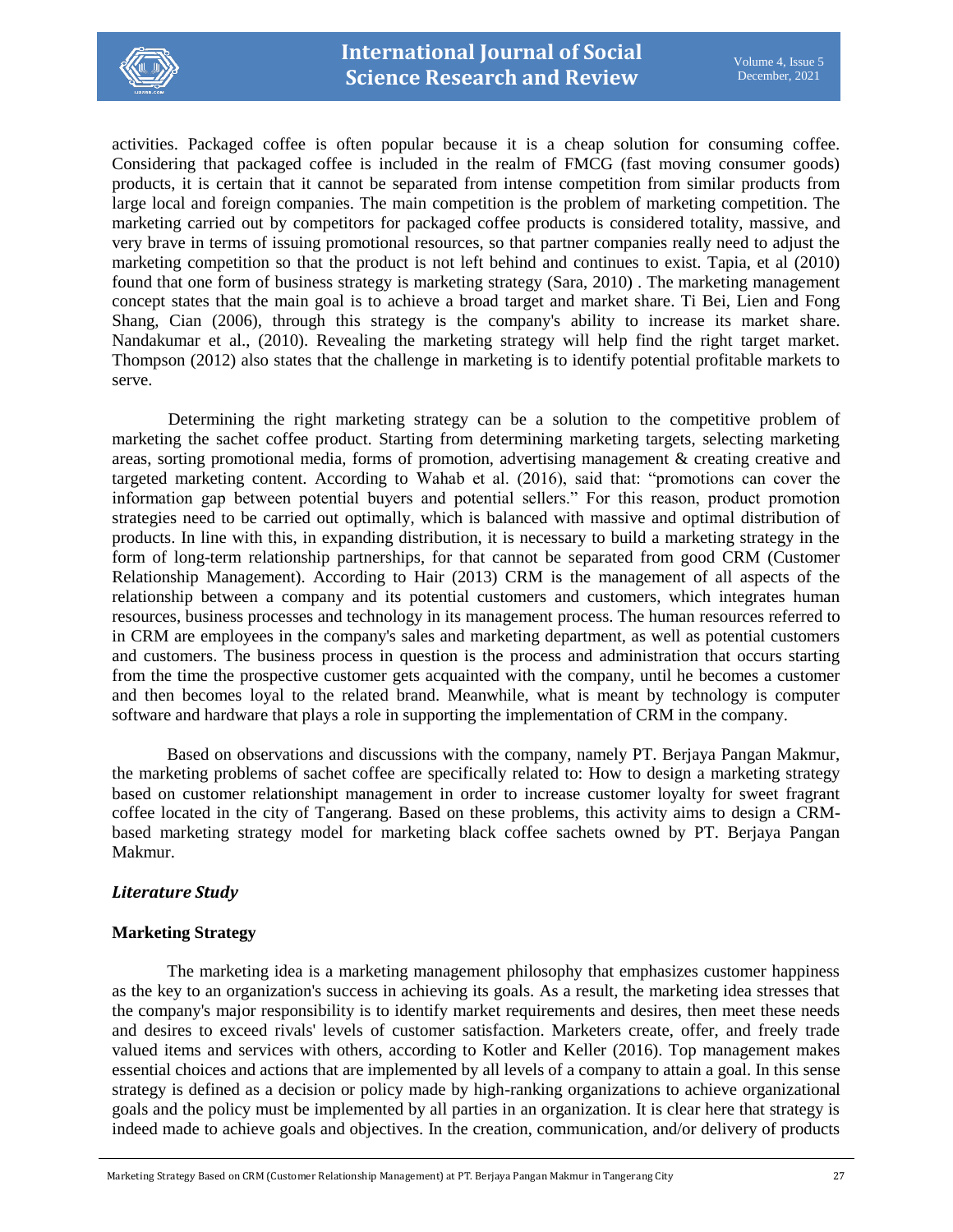

that offer value to customers in exchange with the organization and by enabling the organization to achieve certain objectives, marketing strategy is an integrated organizational decision pattern that makes crucial choices about products, markets, marketing activities, and marketing resources (Morgan et al., 2018)

#### **Customer Relationship Management (CRM)**

Customer relationship management (CRM) is a critical component of corporate strategy and is more than simply a marketing tool. CRM is a method that aids management decision making by utilizing information stored within the business. More crucially, CRM use information technology to enhance the organization's marketing effort (Badwan, et al., 2017). CRM integrates an organization's three core dimensions: strategy, philosophy, and technology. Furthermore, the success of a CRM strategy is dependent on the proper balance of three critical organizational resources: people, technology, and procedures. Only by collaborating effectively with these three resources can organizations use CRM to achieve high levels of customer satisfaction, retention, and loyalty (Rigo et al., 2016, Manzuma-Ndaaba, et al., 2016) as a result of technological advancements that have altered the way customer relationships are managed.

CRM is a methodical technique to building and sustaining profitable customer relationships, in which technology may or may not play a part. As a result, it is impossible to envisage a major corporation dealing with millions of consumers across various channels implementing customer strategy in a cost-effective manner without the use of Information Systems technology and well established business procedures. We may end the discussion between management and technology schools by recognizing that CRM has three major components: strategic, operational, and analytical (Buttle &Maklan, 2019). The goal of operational CRM is to automate customer-facing functions including sales, marketing, and customer care. Analytical CRM is the process through which businesses convert customer-related data into actionable insights for strategic or tactical purposes (Buttle & Maklan, 2019). As a result, one of the top goals for businesses should be to adopt a Customer Relationship Management (CRM) strategy. Customer Relationship Management (CRM) is a simple idea or approach for strengthening customer interactions while reducing costs and increasing productivity and profitability in company. CRM solutions assist businesses in staying in touch with customers, streamlining procedures, and increasing profitability. CRM systems are wide and significant, yet they can be applied to both small and large enterprises because the main goal is to support customers effectively.

#### **Four Dimensions of CRM Implementation:**

According to Body and Limayem, here are the dimensions that need to be considered in CRM implementation (Body & Limayem, 2017):

1. Focus on key customers

 Every firm that wants to deploy CRM successfully should have customer-focused structures, cultures, rules, and reward systems. This enterprise-wide CRM focus should be reflected in all contacts with major clients, which are commonly recognized using "lifetime value calculations." The major objective is to develop long-term customer connections in which the seller's company becomes necessary to its most profitable clients. Sales people are more active and driven to establish long-term client connections by delivering more specialized products and services when they have a companywide awareness and internal support for crucial customer relationships.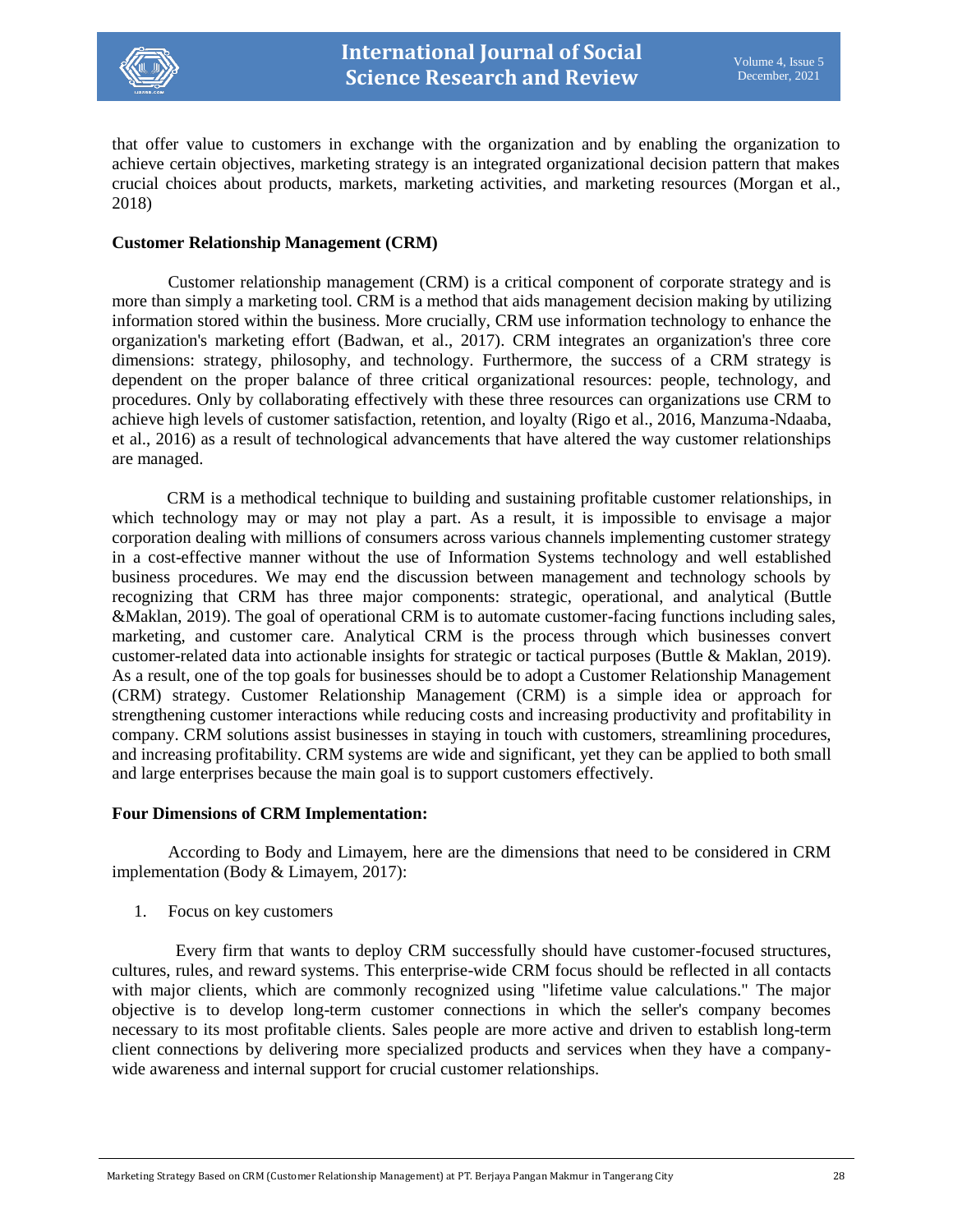

## 2. Organizing Around CRM

The entire organization must be set up to establish these important connections, with a strong focus on key customers firmly integrated across its CRM system. To develop customer-centered value and promote customer-focused cross-functional team cooperation, the organizational structure must be flexible and, if required, redesigned. CRM success requires a commitment of resources from all levels of the firm. The firm and its salespeople are optimistic that they can fulfill customer demands and strengthen customer relationships with coordinated efforts by all organizational departments to continue to produce a rich stream of customer value and outcomes.

## 3. Managing Knowledge

CRM success is strongly linked to knowledge management since it is built on the effective transformation of customer information into customer knowledge. To boost customer profitability, information on customers should be collected through interactions or touch points across all departments or areas of the firm, allowing a 360-degree perspective of the customer to be enforced, maintained, and continuously updated. As a result, customer information must be shared and disseminated throughout the business in order to address present and expected customer demands. Salespeople are therefore armed with a plethora of important customer knowledge in order to precisely personalize marketing products to each client's unique requirements.

## 4. Combining CRM Based Technology

Many CRM-oriented activities, such as knowledge management, cannot be optimized without leveraging the latest technology. Indeed, most CRM applications take great advantage of technological innovations with their ability to collect and analyze data about customer patterns, develop predictive models, respond with timely and effective customized communications, and efficiently deliver personalized value offerings to individual customers. With the development of advanced information management tools, such as database marketing, data warehousing, data mining, and technology push, companies are trying hard to incorporate the latest technology into their CRM systems. In particular, Salespeople often rely on constantly updated software programs to better respond to their customers and build lasting customer relationships. CRM technology assists businesses and their marketers in collecting, analyzing, and disseminating information for improved prospective customer search, communication and sales presentations, and customized product configurations. It also makes it possible to cross-reference clients inside the company's division for increased sales prospects. Increased customer satisfaction, improved client retention, and more profitable long-term customer connections are among the major outcomes targeted by merging CRM-based technology.

"Any business needs Customer Relationship Management (CRM) to sustain and survive in the long term" (Hargreaves & Roth, 2018). CRM (customer relationship management) is a tool and strategy for managing customer contacts via the use of technology to automate business activities. CRM include tasks such as sales, marketing, and customer service (Figure 1). The goal is to identify, attract, and maintain new consumers for future business while also increasing customer loyalty. CRM is used by businesses to satisfy customer expectations and match it with the organization's mission and goals in order to achieve long-term performance and successful customer relationships.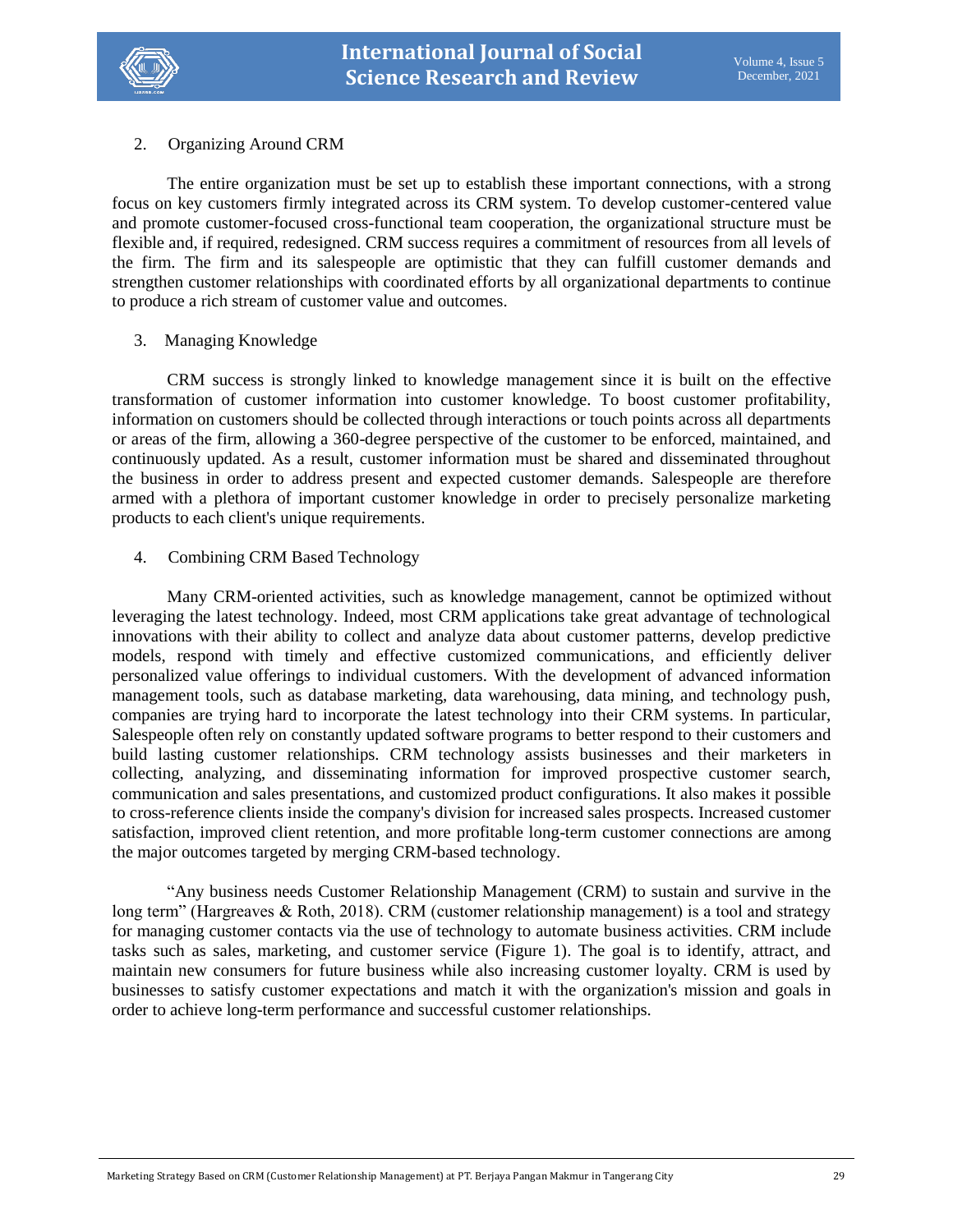



**Picture 1** The scope of CRM.

## **CRM and Social Media**

There has been an increase in the usage of collaboration platforms like as wikis and blogs, as well as social media, to promote the exchange of ideas and information between users for purposes beyond than merely sending emails and retrieving information. According to social network concept, an organization may be thought of as a system made up of a variety of interconnected entities including individuals, groups, and other organizations. Organizations unable to build customer connections using traditional CRM methods have been hit hard by Web 2.0's fast expansion.

Customer management, behavior, or anything else linked to multi-channel customer interactions may now be revealed using the newest technique and strategy known as "social CRM," as seen in Figure 2. For example, social CRM allows for more detailed analysis of people's social media chats in order to give more accurate programs or activities that address customers' interests and preferences.

Where firms utilize social media as a tool to create as many sales as possible, marketing should focus on developing connections and meaning for sales and customer service. Organizations should use social media as a tool to resolve consumer complaints on social media.

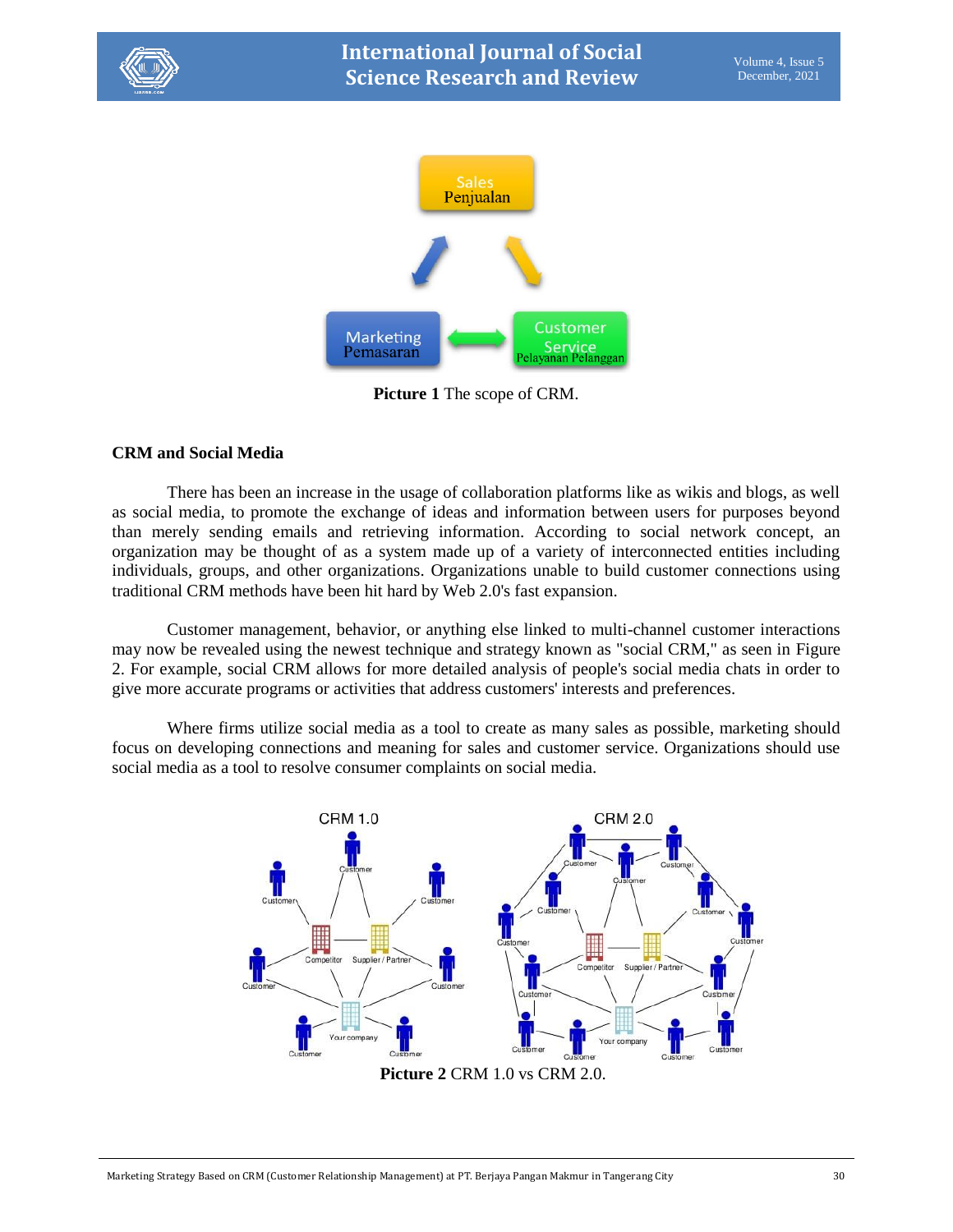

# *Method*

Subject selection was carried out at PT. Berjaya Pangan Makmur which is engaged in the coffee business with the sweet fragrant coffee brand, which located in Tangerang City. The formation of the model is based on data collection obtained through observation, secondary and primary data to the coffee business owner. This study is mostly a literature review, on marketing strategies and programs for sweet fragrant coffee businesses in carrying out CRM functions. Qualitative analysis that serves to produce a model of marketing strategy activities based on CRM.

# *Results and Discussion*

# **Business Profile**

PT. Berjaya Pangan Makmur Group is a limited liability company created since 2007 which originated from the manufacturing of roasting beans and coffee grounds typical of Tangerang city. After that the company expanded into the market of coffee shop outlets called as Sweet Fragrant Coffee Shop. Fragrant Sweet Coffee Shop becomes a typical culinary tangerang city that is never absent from the seek of coffee connoisseurs. Currently has roughly 8 outlets of coffee shop branches. Then in the end the company also released a black coffee product sachet packing 25 grams. However, since 2019 until now sweet fragrant coffee shops have declined to 4 outlets. In addition, the invention of innovations carried out in sachet goods is not yet known to the larger society. Below is a photo of coffee shop coffee and sachet coffee of PT Berjaya pangan Makmur.





# **Figure 3. Products and Outlets of PT. Berjaya Pangan Makmur**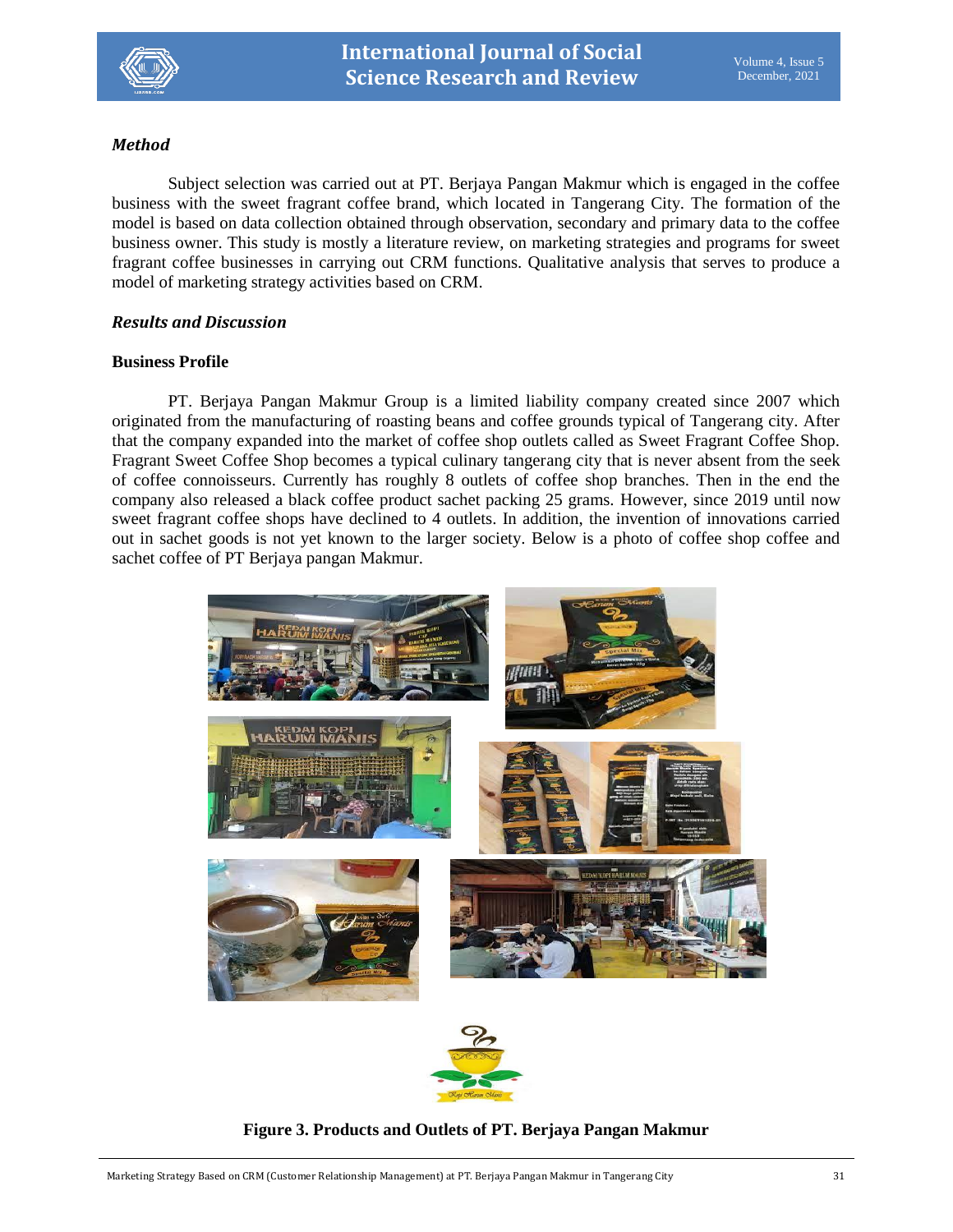

From initial observations, there are priority problems of PT. Berjaya Pangan Makmur in the marketing aspect. As is known, marketing plays an important role in the success of selling a product to the company, especially in the competition for marketing consumer goods such as coffee sachets. Companies must understand the right marketing strategy for a consumer goods. The marketing of this sachet coffee really needs good relationships with various customers, especially resellers, both agents and retailers, so that sachet coffee can be known to the public. Their creative activities are focused on developing the coffee sachet marketing area by establishing partnership relationships through a CRM (Customer Relationship Management) program with various parties, especially resellers and retail stores.

#### **Marketing and CRM Programs**

Marketing is one of the CRM activities or processes involved in marketing and selling products or services, and it includes activities such as market research and public relations. It is possible to engage in social marketing through social networks, which is a significant undertaking for the marketing team in the hopes of becoming viral and gaining customer attention. "Marketing, is defined as the activity, set of institutions and processes for creating, communicating, delivering and exchanging offerings that have value for customers, clients, partners and society at large." (Gundlach, 2019).

CRM is used as a guide for marketing activities for sweet fragrant coffee in sachet packaging which is directly related to the aspect of relationships with customers, especially retail store customers. With the CRM marketing method, it is hoped that the company can carry out marketing activities on a massive, targeted and measurable basis so that it does not lag far behind the marketing carried out by competing companies that have abundant marketing resources. CRM, according to Levy (2014), is defined as the systematic integration of information technology and human resources in order to obtain the best possible outcomes from customers. CRM also assists salespeople in providing customers with the finest items possible, hence increasing corporate sales (Hair, 2013).



**Figure 4** Source: Levy (2014)

Establish a strong marketing network with retailers, agents, and end users. The specifications offered are: Looking for new retailers or agents to market coffee sachets. Comparing the growth of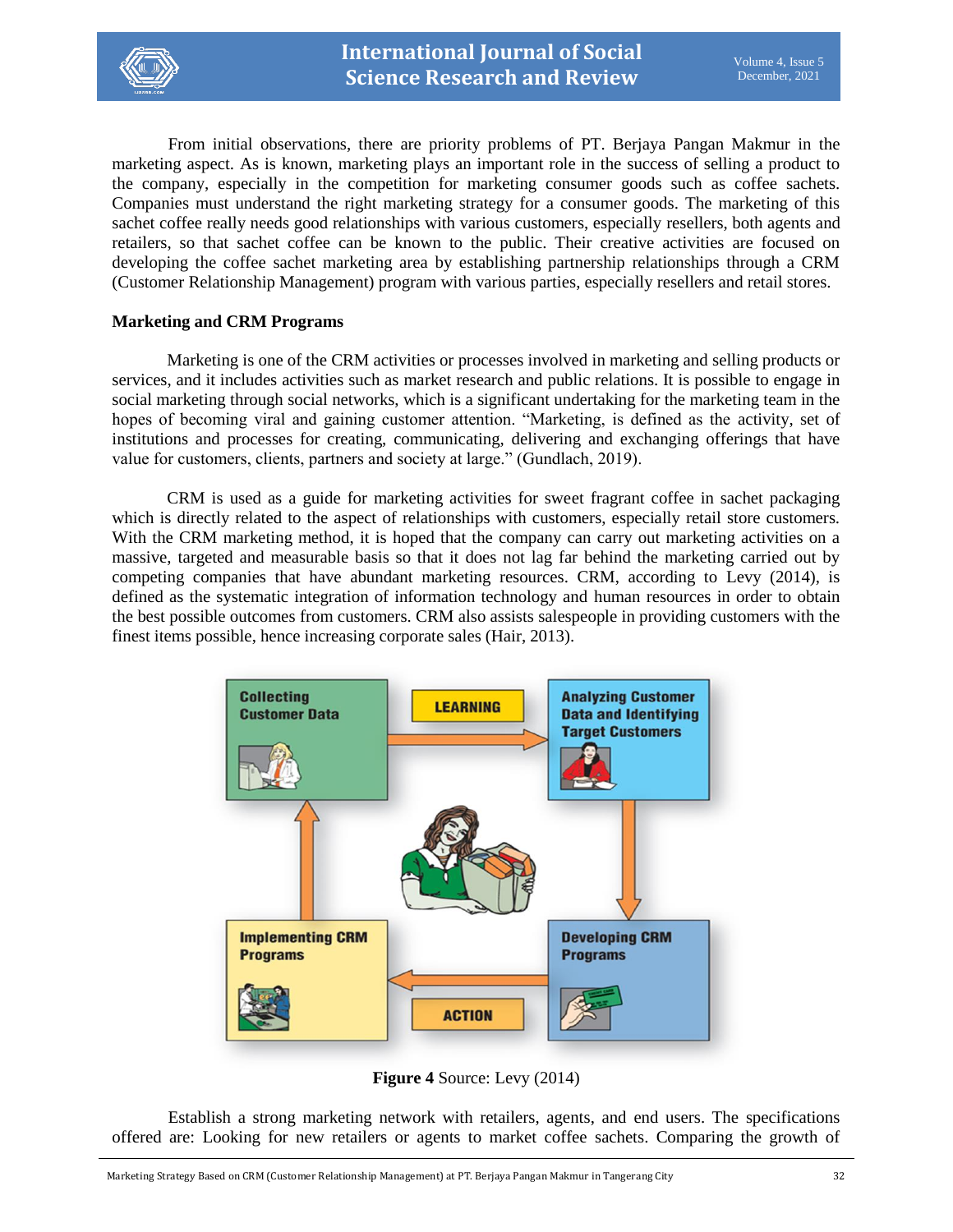

retailer and agent networks over the two periods, Summarizing consumer databases. Comparing the performance of conventional retailers or agents with online. Support the sales performance of retailers or agents that are still not good and maintain performance that is considered good. Optimizing the utilization of a sorted network of retailers and agents for product distribution. Maintain good relations between the company and retailers or agents that have been sorted and recorded in the database.

#### **CRM Based Marketing Strategy Design**

Through"the results of observations and various literature studies, it is necessary to pay attention to partnership systems in increasing sales of fragrant coffee. They may assist spread new PT Berjaya Pangan Makmur coffee sachet items through CRM with clients, particularly retail merchants. Developing a CRM system that helps businesses remain in touch with consumers, streamline procedures, and boost profits is critical when forging partnerships. CRM systems may be used by both small and large enterprises because its primary purpose is to assist customers in a timely manner. Companies must reconsider their business model and shift their customer service paradigms. Rather of reacting to changes in the global market or the intense level of competition, businesses must adopt a proactive rather than reactive strategy in order to stay competitive. It is a customer-centric approach to management that extends beyond the business. Therefore, companies need to implement a Customer Relationship Management (CRM) strategy as one of the main priorities. The existence of Customer relationship management, will accelerate business acceleration and entrepreneurs will easily learn about consumer desires. The makers of micro, small and medium enterprises are also easier to find the advantages of products and choose what social media is suitable to promote their business. For this reason, the design of a CRM-based marketing strategy model needs to be developed and implemented in the sweet fragrant coffee business, in order to increase retail store customers."



**Figure 5. Development of a CRM-Based Marketing Strategy Model**

In implementing the marketing strategy of sweet fragrant coffee, it is necessary to build customer relationships, especially retail store customers. Through CRM, which is based on information and communication technology with various media, it performs several main functions, namely strategic, operational and analytical functions. Where each has a role. A customer-centered strategy that aims to win and retain profitable customers, sweet fragrant coffee owners must be able to play a strategic role in attracting and retaining their customers. Operations focuses on automating customer-facing processes such as sales, marketing, and customer service. To run the sweet fragrant coffee business operations, carry out sales, marketing and provide optimal service to customers, continue to strive to improve its operational role. Meanwhile, in analytical CRM, it converts customer-related data into customer-based data that is described in the customer data base program. It is important for companies to have customer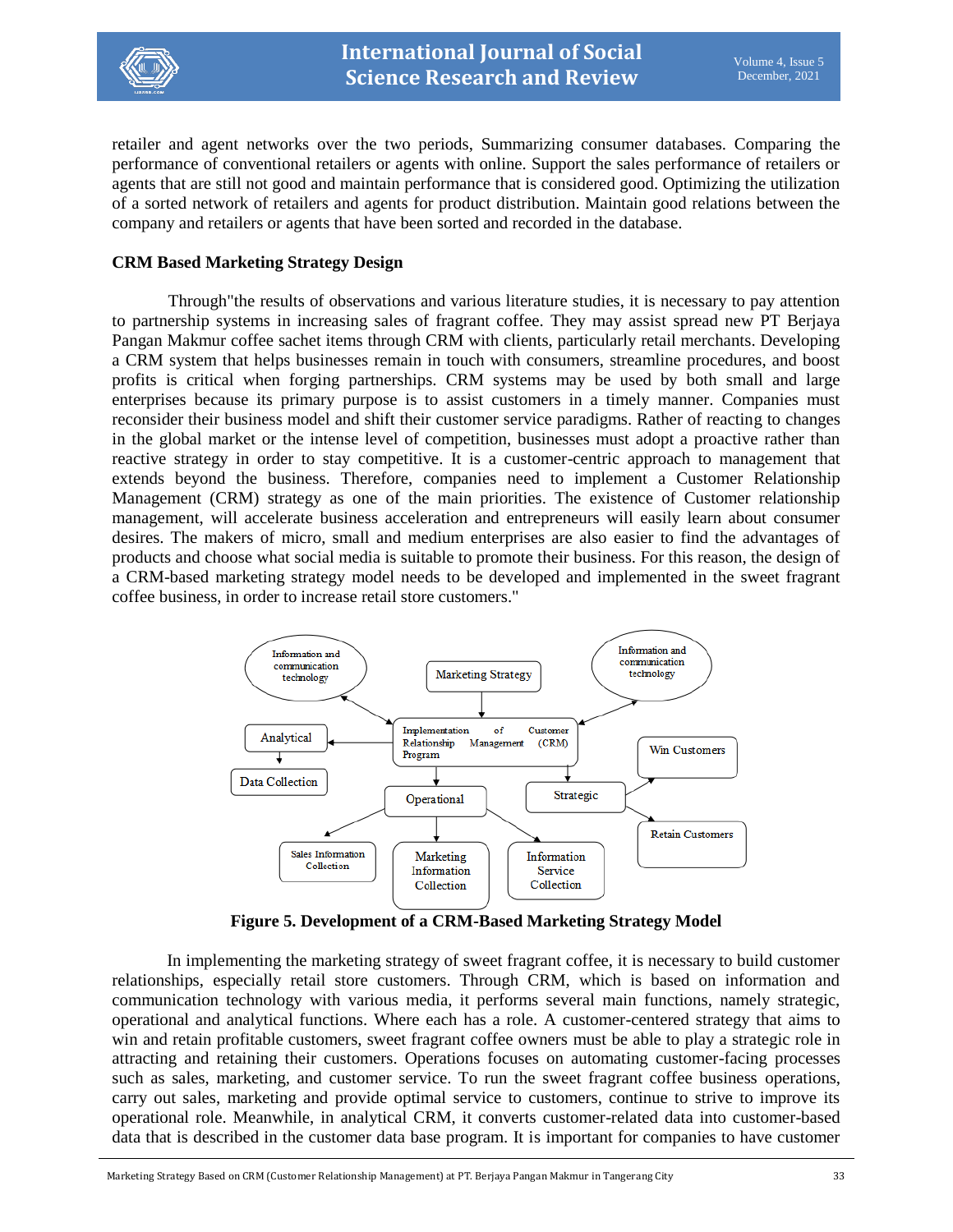

data based, in order to maintain continuity of customers and ultimately reduce costs. The implementation of the Customer Relationship Management (CRM) program will help companies strengthen relationships with customers which can reduce costs and increase productivity and profitability in the business. in order to maintain continuity of customers and ultimately reduce costs. The implementation of the Customer Relationship Management (CRM) program will help companies strengthen relationships with customers which can reduce costs and increase productivity and profitability in the business, in order to maintain continuity of customers and ultimately reduce costs. The implementation of the Customer Relationship Management (CRM) program will help companies strengthen relationships with customers which can reduce costs and increase productivity and profitability in the business.

#### *Closing*

Building stronger relationships with consumers, as well as increasing and earning trust and confidence, need a CRM-based marketing approach. The capacity of CRM to absorb information technology in carrying out its three tasks, namely strategic, operational, and tactical activities, is the foundation of a CRM-based marketing strategy model. Customers communicate ideas through social media, and businesses should leverage information technology to develop goods and services that better meet customer requirements while also increasing revenues. Companies must move faster and exchange knowledge more than ever before in the 4.0 century environment, which blends information and communication technologies with diverse social media. Customers must also be connected to organizations, since more and more firms are linking to social networks. Clients want high-quality service that is tailored to their specific needs. This is a compelling incentive for businesses to use new social CRM in their present and future strategy. Without a question, social media's huge effect on customer behavior is transforming the face of current marketing strategy and making it one of the most potent marketing tools. Given the excellent outcomes it has had in developing customer interactions and retaining consumers for a long time, more and more businesses will incorporate social media as part of their marketing plan in the future.

## *Reference*

- Agnihotri, R., Dingus, R., Hu, M. Y., & Krush, M. T. (2017). Social media: Influencing customer satisfaction in B2B sales. *Industrial Marketing Management*, 112-120.
- Arthur A. Thompson, A.J. Strickland, and Gamble, J. 2012 Crafting and Executing Strategy, 18thE: McGrawHill.
- Badwan, J. J., Al Shobaki, M. J., Abu Naser, S. S., & Abu Amuna, M. A. (2017). Adopting Technology for Customer Relationship Management in Higher Educational Institutions. *International Journal of Engineering and Information Systems (IJEAIS)*, *1*(1), 20-28.
- Body, A. L., & Limayem, M. (2017). The Impact of Customer Relationship Management on Customer Loyalty: The Moderating Role of Web Site Characteristicis. Journal of Computer- Mediated Communication, 9(1).
- Buttle, F., & Maklan, S. (2019). *Customer relationship management: Concepts and technologies* (4th ed.). Routledge.
- Gundlach, G. T. (2019). Journal of Public Policy and Marketing. *The American Marketing Association's New Definition of Marketing*, 260-263.
- Hair, J. F., Anderson, R. E., Mehta, R., & Babin, B. J. (2013). *Sales Management: BuildingCustomer Relationships and Partnerships.* Boston: Houghton Mifflin Co.
- Hargreaves, I., & Roth, D. (2018). Effective customer relationship management at ATB financial: A case study on industry-academia collaboration in data analytics. *Highlighting the Importance of Big Data Management and Analysis for Various Applications*, 45–59.

Marketing Strategy Based on CRM (Customer Relationship Management) at PT. Berjaya Pangan Makmur in Tangerang City 34